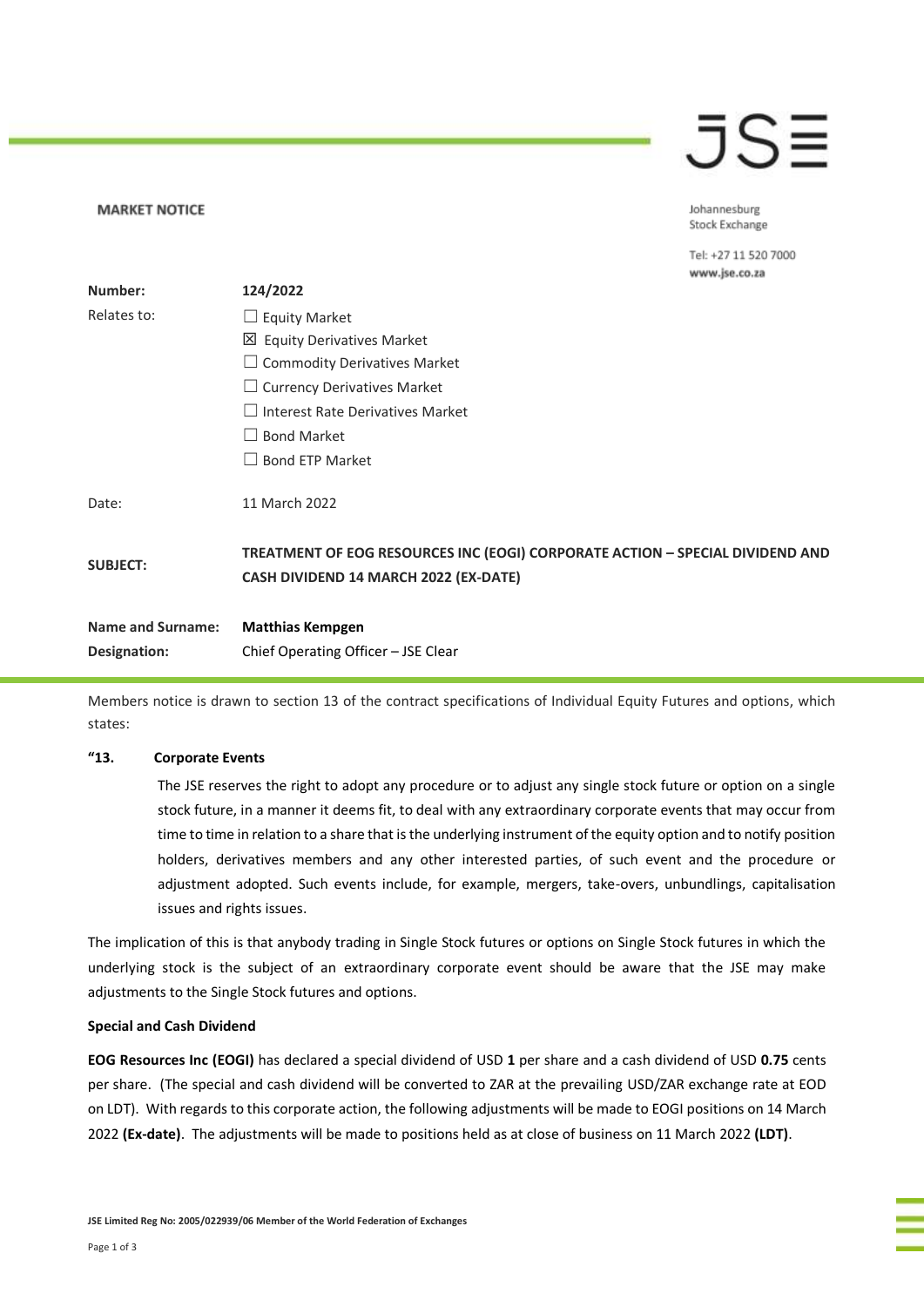# JS≣

#### **Please note**:

Adjustments will be made to all contracts where EOGI is the underlying share. These contracts include:

| <b>Contract Code</b> | <b>JSE Instrument Type</b>            |
|----------------------|---------------------------------------|
| 14MAR22 EOGI CSH DN  | <b>International Dividend Neutral</b> |
| 14MAR22 EOGI CSH     | INTERNATIONAL EQUITY                  |
| 13JUN22 EOGI CSH     | INTERNATIONAL EQUITY                  |
| 13JUN22 EOGI CSH DN  | International Dividend Neutral        |
| 19SEP22 EOGI CSH     | <b>INTERNATIONAL EQUITY</b>           |
| 19SEP22 EOGI CSH DN  | <b>International Dividend Neutral</b> |
| 19DEC22 EOGI CSH     | INTERNATIONAL EQUITY                  |
| 19DEC22 EOGI CSH DN  | International Dividend Neutral        |
| 13MAR23 EOGI CSH     | INTERNATIONAL EQUITY                  |
| 13MAR23 EOGI CSH DN  | International Dividend Neutral        |

# **1. FUTURES CONTRACTS**

The futures position will be increased by the following factor:

Calculation of futures factor:

**Spot price / adjusted price**

Where:

**Spot price** = the official closing price of the underlying share on **11 March 2022 (LDT) – 11.410875 (Cash Dividend Rate Converted to ZAR)**

**Adjusted price** = Spot price – **15.2145** (**Special Dividend Rate Converted to ZAR**)

Example: If the official closing price of the underlying shares on 11 March 2022 **(LDT)** is 1652.14, the following would apply:

Spot price = 1652.14 – 11.410875 **= 1640.72** Adjusted price = 1640.72 **–** 15.2145 = **1625.50** Futures factor = 1640.72 / 1625.50

= **1.00936**